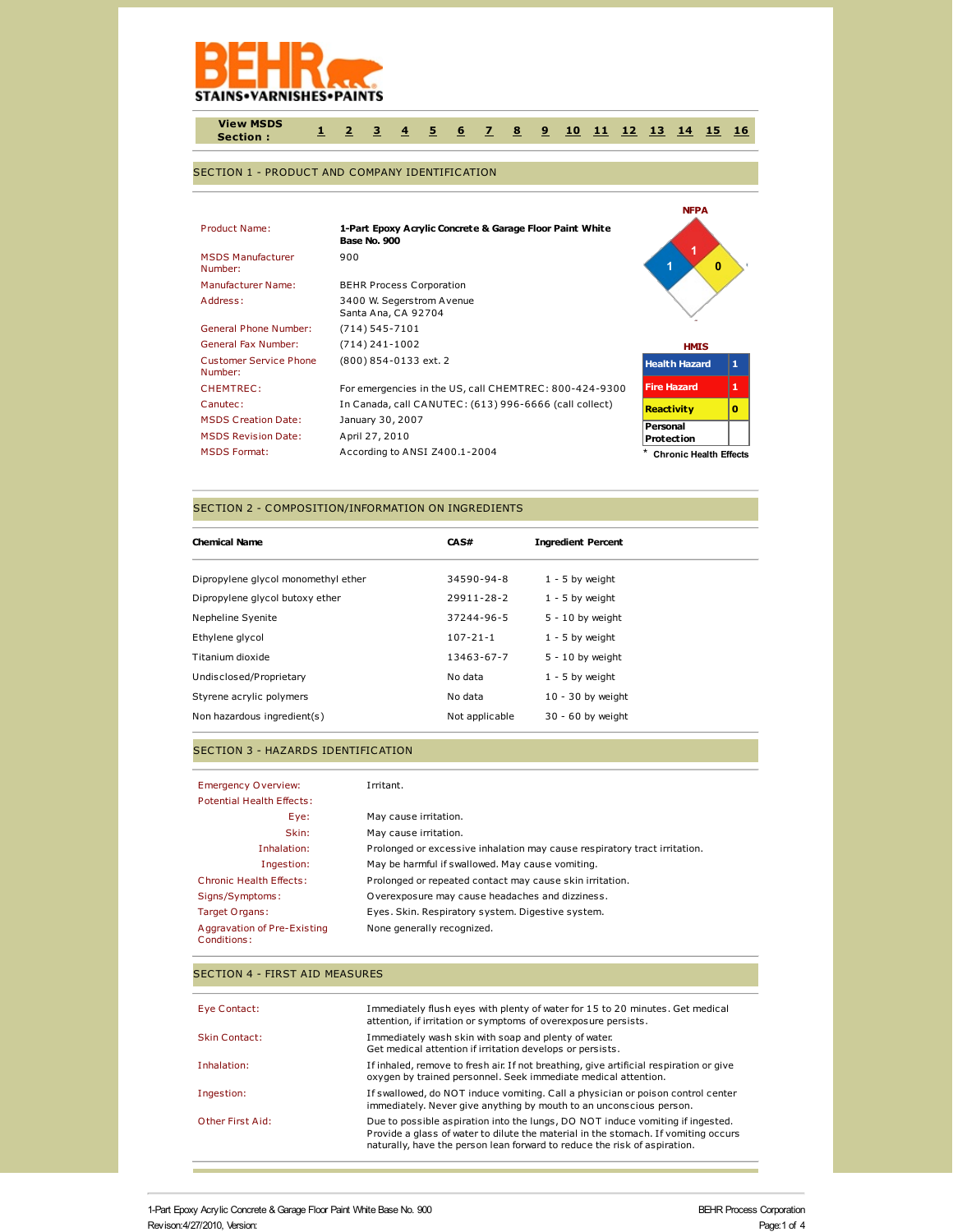| <b>SECTION 5 - FIRE FIGHTING MEASURES</b>                |                                                                                                                                                                                                                                                                                                                                                                                                                                                                                                                                 |
|----------------------------------------------------------|---------------------------------------------------------------------------------------------------------------------------------------------------------------------------------------------------------------------------------------------------------------------------------------------------------------------------------------------------------------------------------------------------------------------------------------------------------------------------------------------------------------------------------|
| <b>Flash Point:</b>                                      | No Data                                                                                                                                                                                                                                                                                                                                                                                                                                                                                                                         |
| Lower Flammable/Explosive Limit:                         | Not applicable.                                                                                                                                                                                                                                                                                                                                                                                                                                                                                                                 |
| Upper Flammable/Explosive Limit:                         | Not applicable.                                                                                                                                                                                                                                                                                                                                                                                                                                                                                                                 |
| <b>Extinguishing Media:</b>                              | Use alcohol resistant foam, carbon dioxide, dry chemical, or water fog or spray                                                                                                                                                                                                                                                                                                                                                                                                                                                 |
|                                                          | when fighting fires involving this material.                                                                                                                                                                                                                                                                                                                                                                                                                                                                                    |
| Protective Equipment:                                    | As in any fire, wear Self-Contained Breathing Apparatus (SCBA), MSHA/NIOSH<br>(approved or equivalent) and full protective gear.                                                                                                                                                                                                                                                                                                                                                                                                |
| <b>NFPA Ratings:</b>                                     |                                                                                                                                                                                                                                                                                                                                                                                                                                                                                                                                 |
| <b>NFPA Health:</b>                                      | 1                                                                                                                                                                                                                                                                                                                                                                                                                                                                                                                               |
| <b>NFPA Flammability:</b>                                | 1                                                                                                                                                                                                                                                                                                                                                                                                                                                                                                                               |
| <b>NFPA Reactivity:</b>                                  | 0                                                                                                                                                                                                                                                                                                                                                                                                                                                                                                                               |
| <b>SECTION 6 - ACCIDENTAL RELEASE MEASURES</b>           |                                                                                                                                                                                                                                                                                                                                                                                                                                                                                                                                 |
| <b>Personnel Precautions:</b>                            | Use proper personal protective equipment as listed in section 8.                                                                                                                                                                                                                                                                                                                                                                                                                                                                |
| <b>Environmental Precautions:</b>                        | Avoid runoff into storm sewers, ditches, and waterways.                                                                                                                                                                                                                                                                                                                                                                                                                                                                         |
| <b>Spill Cleanup Measures:</b>                           | Absorb spill with inert material (e.g., dry sand or earth), then place in a chemical<br>waste container. Provide ventilation. Clean up spills immediately observing<br>precautions in the protective equipment section.                                                                                                                                                                                                                                                                                                         |
| <b>SECTION 7 - HANDLING and STORAGE</b>                  |                                                                                                                                                                                                                                                                                                                                                                                                                                                                                                                                 |
|                                                          |                                                                                                                                                                                                                                                                                                                                                                                                                                                                                                                                 |
| Handling:                                                | Use with adequate ventilation. A void breathing vapor and contact with eyes, skin<br>and clothing.                                                                                                                                                                                                                                                                                                                                                                                                                              |
| Storage:                                                 | Store in a cool, dry, well ventilated area away from sources of heat, combustible<br>materials, and incompatible substances. Keep container tightly closed when not in<br>use.                                                                                                                                                                                                                                                                                                                                                  |
| <b>Hygiene Practices:</b>                                | Wash thoroughly after handling. A void contact with eyes and skin. A void inhaling<br>vapor or mist.                                                                                                                                                                                                                                                                                                                                                                                                                            |
|                                                          | SECTION 8 - EXPOSURE CONTROLS, PERSONAL PROTECTION - EXPOSURE GUIDELINES                                                                                                                                                                                                                                                                                                                                                                                                                                                        |
| <b>Engineering Controls:</b>                             | Use appropriate engineering control such as process enclosures, local exhaust                                                                                                                                                                                                                                                                                                                                                                                                                                                   |
|                                                          | ventilation, or other engineering controls to control airborne levels below<br>recommended exposure limits. Good general ventilation should be sufficient to<br>control airborne levels. Where such systems are not effective wear suitable<br>personal protective equipment, which performs satisfactorily and meets OSHA or<br>other recognized standards. Consult with local procedures for selection, training,<br>inspection and maintenance of the personal protective equipment.                                         |
| Eye/Face Protection:                                     | Wear appropriate protective glasses or splash goggles as described by 29 CFR<br>1910.133, OSHA eye and face protection regulation, or the European standard EN<br>166.                                                                                                                                                                                                                                                                                                                                                          |
| <b>Skin Protection Description:</b>                      | Chemical-resistant gloves and chemical goggles, face-shield and synthetic apron<br>or coveralls should be used to prevent contact with eyes, skin or clothing.<br>Wear appropriate protective gloves. Consult glove manufacturer's data for<br>permeability data.                                                                                                                                                                                                                                                               |
| <b>Respiratory Protection:</b>                           | A NIOSH approved air-purifying respirator with an organic vapor cartridge or<br>canister may be permissible under certain circumstances where airborne<br>concentrations are expected to exceed exposure limits. Protection provided by air<br>purifying respirators is limited. Use a positive pressure air supplied respirator if<br>there is any potential for an uncontrolled release, exposure levels are not known,<br>or any other circumstances where air purifying respirators may not provide<br>adequate protection. |
| Other Protective:                                        | Facilities storing or utilizing this material should be equipped with an eyewash<br>facility and a safety shower.                                                                                                                                                                                                                                                                                                                                                                                                               |
| <b>EXPOSURE GUIDELINES</b>                               |                                                                                                                                                                                                                                                                                                                                                                                                                                                                                                                                 |
| Dipropylene glycol monomethyl ether:<br>Guideline ACGIH: | TLV-TWA: 100 ppm                                                                                                                                                                                                                                                                                                                                                                                                                                                                                                                |
|                                                          | TLV-STEL: 150 ppm                                                                                                                                                                                                                                                                                                                                                                                                                                                                                                               |
| Guideline OSHA:                                          | OSHA-TWA: 100 ppm<br>OSHA-STEL: 150 ppm                                                                                                                                                                                                                                                                                                                                                                                                                                                                                         |
| Ethylene glycol:                                         |                                                                                                                                                                                                                                                                                                                                                                                                                                                                                                                                 |
| Guideline ACGIH:                                         | TLV-STEL: C 100 mg/m3 (Aerosol only)                                                                                                                                                                                                                                                                                                                                                                                                                                                                                            |
| <b>Titanium dioxide:</b>                                 |                                                                                                                                                                                                                                                                                                                                                                                                                                                                                                                                 |
| Guideline ACGIH:<br>Guideline OSHA:                      | TLV-TWA: 10 mg/m3<br>OSHA-TWA: 15 mg/m3                                                                                                                                                                                                                                                                                                                                                                                                                                                                                         |
| SECTION 9 - PHYSICAL and CHEMICAL PROPERTIES             |                                                                                                                                                                                                                                                                                                                                                                                                                                                                                                                                 |
|                                                          |                                                                                                                                                                                                                                                                                                                                                                                                                                                                                                                                 |
| <b>Physical State Appearance:</b>                        | Liquid.                                                                                                                                                                                                                                                                                                                                                                                                                                                                                                                         |
| Color:                                                   | White                                                                                                                                                                                                                                                                                                                                                                                                                                                                                                                           |
| <b>Boiling Point:</b>                                    | No Data                                                                                                                                                                                                                                                                                                                                                                                                                                                                                                                         |
| <b>Melting Point:</b><br>Density:                        | No Data<br>8 - 10 Lbs./gal.                                                                                                                                                                                                                                                                                                                                                                                                                                                                                                     |
|                                                          |                                                                                                                                                                                                                                                                                                                                                                                                                                                                                                                                 |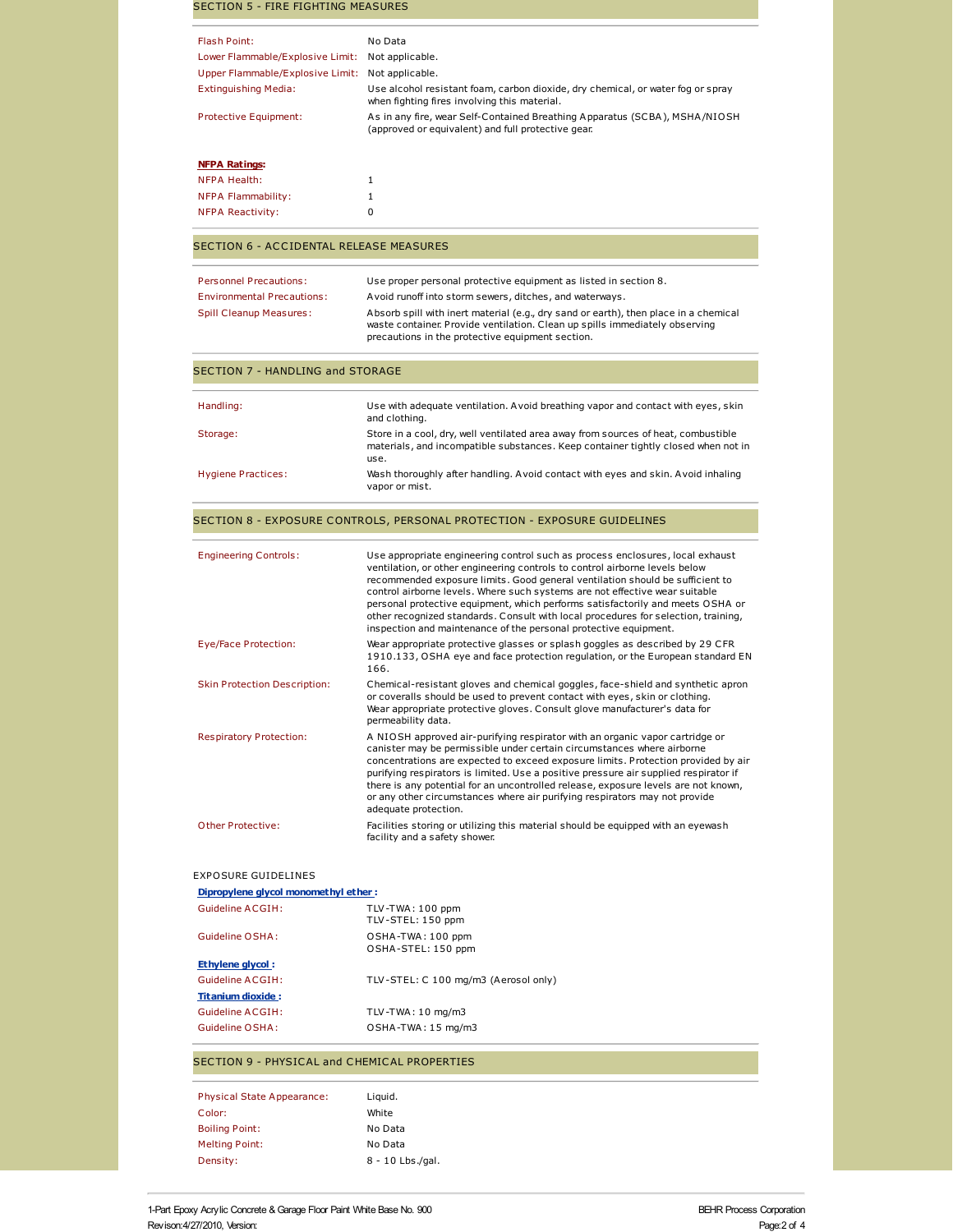| <b>Vapor Density:</b> | Greater than $1$ (Air = 1).                                                       |
|-----------------------|-----------------------------------------------------------------------------------|
| Vapor Pressure:       | Greater than $1$ (Air = 1).                                                       |
| pH:                   | 8.5 to 9.5                                                                        |
| Molecular Formula:    | Mixture                                                                           |
| Molecular Weight:     | Mixture                                                                           |
| <b>Flash Point:</b>   | No Data                                                                           |
| <b>VOC Content:</b>   | Material VOC: 97 gm/l (Includes Water)<br>Coating VOC.: 244 gm/l (Excludes Water) |

### SECTION 10 - STABILITY and REACTIVITY

| <b>Chemical Stability:</b>             | Stable under normal temperatures and pressures.                                  |
|----------------------------------------|----------------------------------------------------------------------------------|
| Hazardous Polymerization:              | Not reported.                                                                    |
| <b>Conditions to Avoid:</b>            | Heat, flames, incompatible materials, and freezing or temperatures below 32 deg. |
| Incompatible Materials:                | Oxidizing agents. Strong acids and alkalis.                                      |
| <b>Special Decomposition Products:</b> | Incomplete combustion may produce carbon monoxide and other toxic gases.         |

#### SECTION 11 - TOXICOLOGICAL INFORMATION

| Dipropylene glycol monomethyl ether: |                                                                                                                                                                                                                                    |
|--------------------------------------|------------------------------------------------------------------------------------------------------------------------------------------------------------------------------------------------------------------------------------|
| <b>RTECS Number:</b>                 | JM1575000                                                                                                                                                                                                                          |
| Eye:                                 | Eye - Rabbit; Standard Draize Test.: 500 mg/24H; mild. (RTECS)                                                                                                                                                                     |
| Skin:                                | Skin - Rabbit; Open irritation : 500 mg; mild. (RTECS)                                                                                                                                                                             |
| Ingestion:                           | Ingestion - Rat LD50: 5400 uL/kg; Details of toxic effects not reported other than<br>lethal dose value.<br>Ingestion - Rat LD50: 5.5 ml/kg; Details of toxic effects not reported other than<br>lethal dose value (RTECS)         |
| Dipropylene glycol butoxy ether:     |                                                                                                                                                                                                                                    |
| <b>RTECS Number:</b>                 | UA8200000                                                                                                                                                                                                                          |
| Eye:                                 | Eye - Rabbit; Standard Draize Test.: 100 mg; No effects reported. (RTECS)                                                                                                                                                          |
| Skin:                                | Skin - Rabbit LD50: 5860 uL/kg; Behavioral - somnolence (general depressed<br>activity) Gastrointestinal - hypermotility, diarrhea Lungs, Thorax, or Respiration -<br>other changes (RTECS)                                        |
| Ingestion:                           | Ingestion - Rat LD50: 1620 uL/kg; Behavioral - somnolence (general depressed<br>activity) Behavioral - ataxia Skin and Appendages - hair (RTECS)                                                                                   |
| <b>Ethylene glycol:</b>              |                                                                                                                                                                                                                                    |
| <b>RTECS Number:</b>                 | KW2975000                                                                                                                                                                                                                          |
| Eye:                                 | Eye - Rabbit; Standard Draize Test.: 500 mg/24H; mild.<br>Eye - Rabbit; Standard Draize Test. : 1440 mg/6H; Moderate. (RTECS)                                                                                                      |
| Skin:                                | Skin - Rabbit; Open irritation: 555 mg; mild. (RTECS)                                                                                                                                                                              |
| Inhalation:                          | Inhalation - Rat LC: >200 mg/m3/4H; Details of toxic effects not reported other<br>than lethal dose value.<br>Inhalation - Mouse LC: >200 mg/m3/2H; Details of toxic effects not reported<br>other than lethal dose value. (RTECS) |
| Ingestion:                           | Ingestion - Rat LD50: 4700 mg/kg; Details of toxic effects not reported other<br>than lethal dose value (RTECS)                                                                                                                    |
| <b>Titanium dioxide:</b>             |                                                                                                                                                                                                                                    |
| <b>RTECS Number:</b>                 | XR2275000                                                                                                                                                                                                                          |
| Skin:                                | Skin - Rabbit; Standard Draize Test.: 300 ug/3D; (Intermittent) mild. (RTECS)                                                                                                                                                      |
| Ingestion:                           | Ingestion - Rat TDLo: 60 gm/kg; Gastrointestinal - hypermotility, diarrhea<br>Gastrointestinal - other changes. (RTECS)                                                                                                            |
| CECTION 13 ECOLOGICAL INFORMATION    |                                                                                                                                                                                                                                    |

### SECTION 12 - ECOLOGICAL INFORMATION

| Ecotoxicity:        | No ecotoxicity data was found for the product.       |
|---------------------|------------------------------------------------------|
| Environmental Fate: | No environmental information found for this product. |

## SECTION 13 - DISPOSAL CONSIDERATIONS

| Waste Disposal: | Consult with the US EPA Guidelines listed in 40 CFR Part 261.3 for the<br>classifications of hazardous waste prior to disposal. Furthermore, consult with your<br>state and local waste requirements or quidelines, if applicable, to ensure<br>compliance. Arrange disposal in accordance to the EPA and/or state and local<br>quidelines. |
|-----------------|---------------------------------------------------------------------------------------------------------------------------------------------------------------------------------------------------------------------------------------------------------------------------------------------------------------------------------------------|
|                 |                                                                                                                                                                                                                                                                                                                                             |

| SECTION 14 - TRANSPORT INFORMATION  |                                                                                                                                             |  |
|-------------------------------------|---------------------------------------------------------------------------------------------------------------------------------------------|--|
| DOT UN Number:                      | No Data                                                                                                                                     |  |
| <b>DOT Hazard Class:</b>            | No Data                                                                                                                                     |  |
| SECTION 15 - REGULATORY INFORMATION |                                                                                                                                             |  |
| California PROP 65:                 | WARNING: This product contains a chemical known to the state of California to<br>cause cancer and birth defects or other reproductive harm. |  |